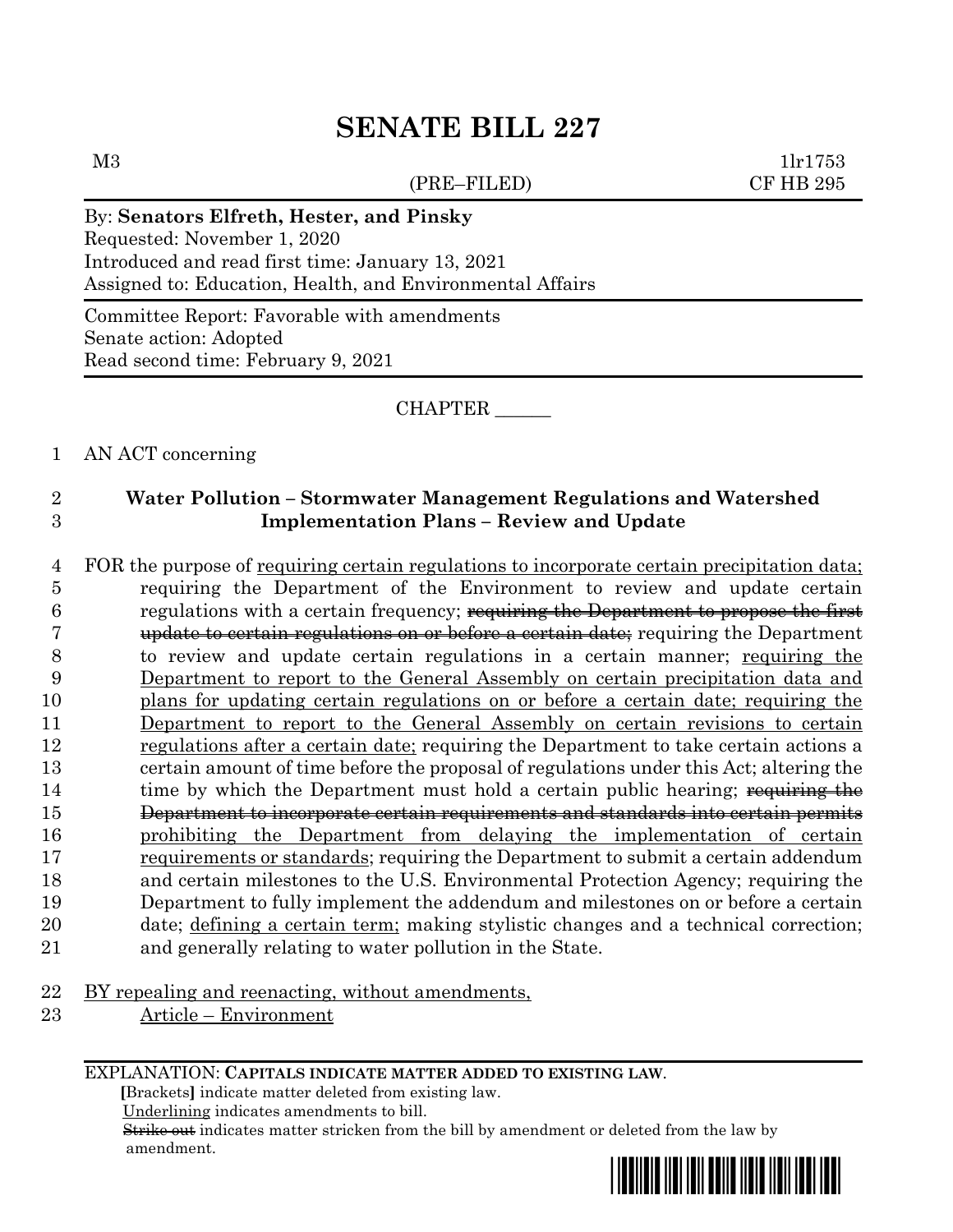| 1                              | Section $4-201.1(a)$                                                                                                                                                                                                                                                                                                                                                                                 |
|--------------------------------|------------------------------------------------------------------------------------------------------------------------------------------------------------------------------------------------------------------------------------------------------------------------------------------------------------------------------------------------------------------------------------------------------|
| $\overline{2}$                 | Annotated Code of Maryland                                                                                                                                                                                                                                                                                                                                                                           |
| 3                              | (2013 Replacement Volume and 2020 Supplement)                                                                                                                                                                                                                                                                                                                                                        |
| $\overline{4}$                 | <u>BY adding to</u>                                                                                                                                                                                                                                                                                                                                                                                  |
| $\overline{5}$                 | Article - Environment                                                                                                                                                                                                                                                                                                                                                                                |
| 6                              | Section $4-201.1(e)$ ; and $4-901$ to be under the new subtitle "Subtitle 9.                                                                                                                                                                                                                                                                                                                         |
| 7                              | Miscellaneous"                                                                                                                                                                                                                                                                                                                                                                                       |
| 8                              | Annotated Code of Maryland                                                                                                                                                                                                                                                                                                                                                                           |
| 9                              | (2013 Replacement Volume and 2020 Supplement)                                                                                                                                                                                                                                                                                                                                                        |
| 10                             | BY repealing and reenacting, with amendments,                                                                                                                                                                                                                                                                                                                                                        |
| 11                             | Article – Environment                                                                                                                                                                                                                                                                                                                                                                                |
| 12                             | Section 4-203                                                                                                                                                                                                                                                                                                                                                                                        |
| 13                             | Annotated Code of Maryland                                                                                                                                                                                                                                                                                                                                                                           |
| 14                             | (2013 Replacement Volume and 2020 Supplement)                                                                                                                                                                                                                                                                                                                                                        |
| 15                             | <b>BY</b> adding to                                                                                                                                                                                                                                                                                                                                                                                  |
| 16                             | Article - Environment                                                                                                                                                                                                                                                                                                                                                                                |
| 17                             | Section 4-901 to be under the new subtitle "Subtitle 9. Miscellaneous"                                                                                                                                                                                                                                                                                                                               |
| 18                             | Annotated Code of Maryland                                                                                                                                                                                                                                                                                                                                                                           |
| 19                             | (2013 Replacement Volume and 2020 Supplement)                                                                                                                                                                                                                                                                                                                                                        |
| 20                             | Preamble                                                                                                                                                                                                                                                                                                                                                                                             |
| 21<br>22<br>$23\,$<br>24<br>25 | WHEREAS, On December 29, 2010, the U.S. Environmental Protection Agency<br>established the Chesapeake Bay Total Maximum Daily Load (Bay TMDL), requiring that<br>Chesapeake Bay watershed jurisdictions take all actions necessary to meet the<br>jurisdictions' water quality standards for dissolved oxygen, water clarity, underwater bay<br>grasses, and chlorophyll a by December 31, 2025; and |
| 26<br>$27\,$<br>28             | WHEREAS, The Bay TMDL is a combination of 92 smaller TMDLs for individual<br>Chesapeake Bay tidal segments, the restoration of which will deliver local water quality<br>improvements to communities across Maryland; and                                                                                                                                                                            |
| 29<br>30<br>$31\,$<br>32       | WHEREAS, The Watershed Implementation Plans (WIP) under the Bay TMDL are<br>required to be submitted by Chesapeake Bay jurisdictions and play a critical role as part of<br>the Chesapeake Bay accountability framework developed by the U.S. Environmental<br>Protection Agency; and                                                                                                                |
| 33<br>34<br>$35\,$             | WHEREAS, Maryland is a signatory to the 2014 Chesapeake Bay Watershed<br>Agreement in which the State agreed to take actions to increase the Chesapeake Bay's<br>resiliency to withstand the adverse impacts from changing environmental and climate                                                                                                                                                 |

36 conditions; and

 WHEREAS, In December 2017, the Chesapeake Bay Program's Principals' Staff Committee agreed to include a narrative strategy in Phase III WIPs that describes the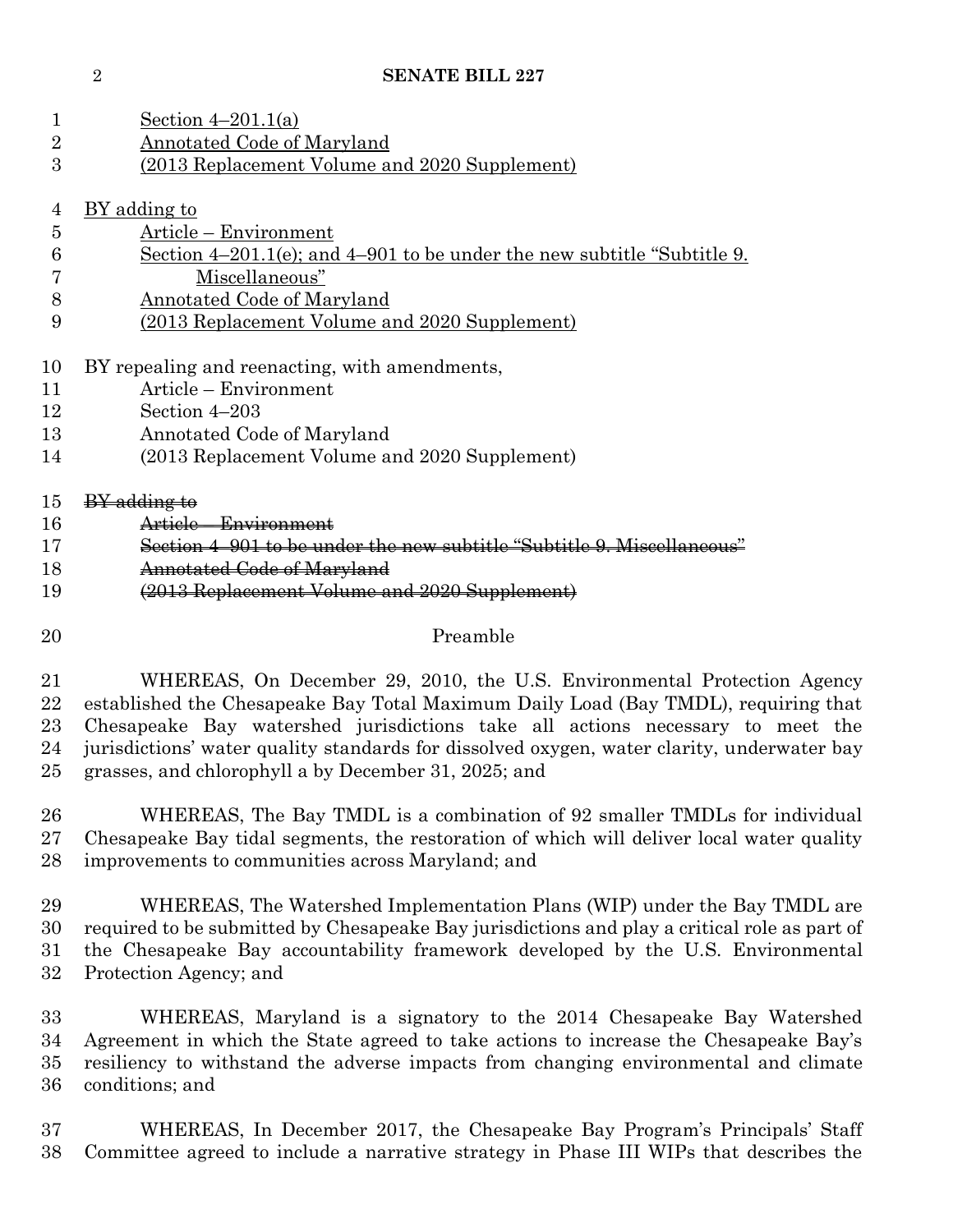#### **SENATE BILL 227** 3

jurisdictions' current action plans and strategies to address climate change, as well as the

 jurisdiction–specific nutrient and sediment pollution loadings due to 2025 climate change conditions; and

 WHEREAS, The Chesapeake Bay Program and the U.S. Environmental Protection Agency expect Chesapeake Bay jurisdictions to account for additional nutrient and sediment pollutant loads caused by climate change conditions in a Phase III WIP addendum or 2–year milestones beginning in 2022; and

 WHEREAS, Maryland and local regulatory agencies rely on outdated precipitation estimates and storm design standards in developing water pollution control permits that must be updated in order to provide Chesapeake Bay and local water quality resiliency; and

 WHEREAS, Outdated precipitation and storm design standards result in insufficient stormwater controls that fail to protect households and communities from precipitation–based flooding; now, therefore,

 SECTION 1. BE IT ENACTED BY THE GENERAL ASSEMBLY OF MARYLAND, That the Laws of Maryland read as follows:

- **Article – Environment**
- 4–201.1.
- (a) In this subtitle the following words have the meanings indicated.

## **(E) "PRECIPITATION DATA" MEANS HISTORICAL DATA THAT DESCRIBES THE RELATIONSHIP BETWEEN PRECIPITATION INTENSITY, DURATION, AND RETURN PERIOD.**

4–203.

 (a) The Department of the Environment shall implement the provisions of this subtitle and shall consult the Department of Natural Resources from time to time, including during the adoption of regulations, concerning the impact of stormwater on waters of the State.

 (b) **(1)** The Department shall adopt rules and regulations which establish criteria and procedures for stormwater management in Maryland.

**(2)** The rules and regulations shall:

 **[**(1)**] (I)** Indicate that the primary goal of the State and local programs will be to maintain after development, as nearly as possible, the predevelopment runoff characteristics;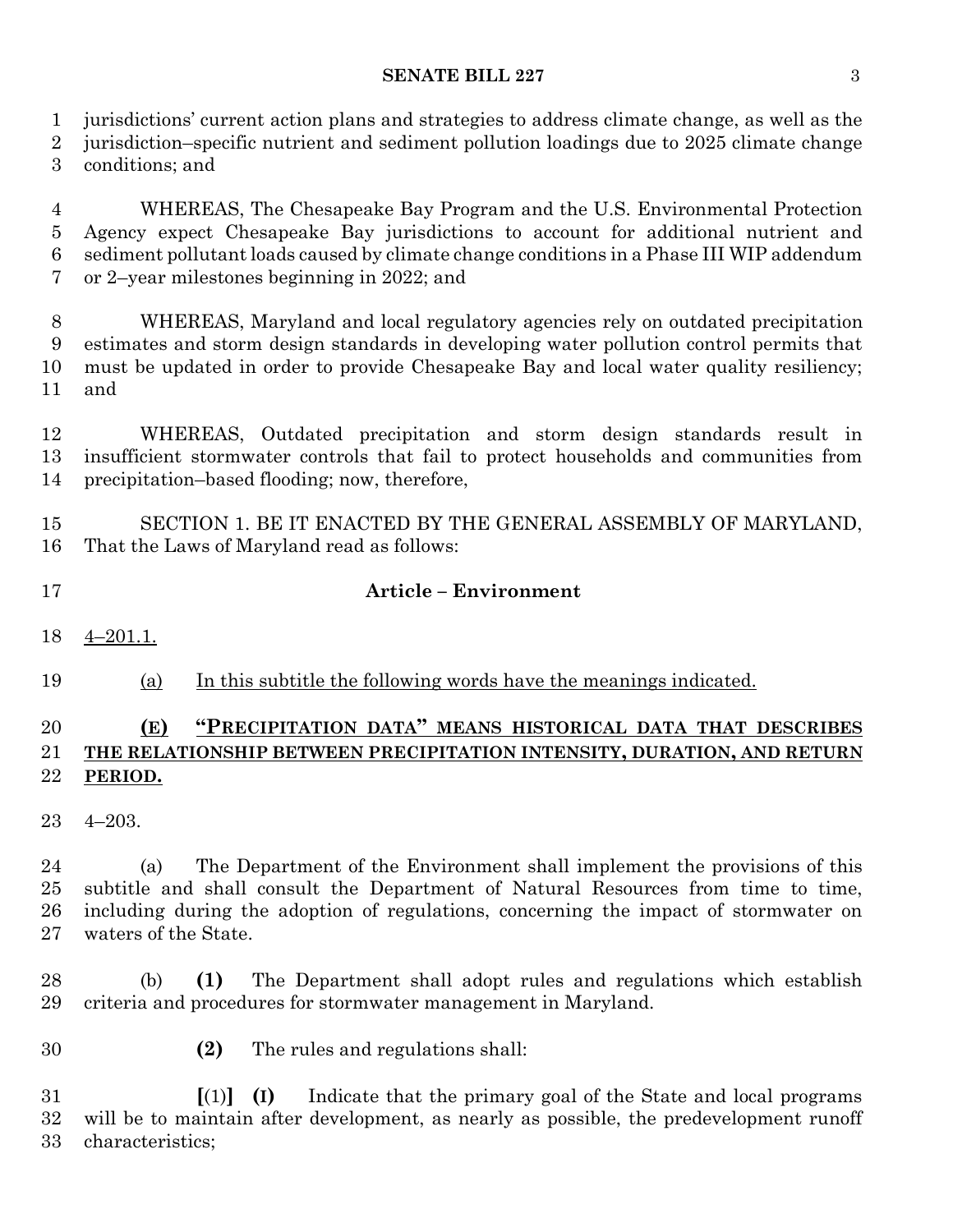| $\mathbf{1}$<br>$\overline{2}$     | (II)<br>Make allowance for the difference in hydrologic characteristics<br>$\lceil (2) \rceil$<br>and stormwater management needs of different parts of the State;                                                                                                                                              |
|------------------------------------|-----------------------------------------------------------------------------------------------------------------------------------------------------------------------------------------------------------------------------------------------------------------------------------------------------------------|
| $\boldsymbol{3}$<br>$\overline{4}$ | $[(3)]$ (III) Specify that watershed–wide analyses may be necessary to<br>prevent undesirable downstream effects of increased stormwater runoff;                                                                                                                                                                |
| $\overline{5}$<br>6                | $\left[\right(4)\right]$ (IV) Specify the exemptions a county or municipality may grant from<br>the requirements of submitting a stormwater management plan;                                                                                                                                                    |
| 7<br>8<br>9                        | $\sqrt{(5)}$<br>(i) $\begin{bmatrix} \n\mathbf{V} \n\end{bmatrix}$ (V) 1. Specify the minimum content of the<br>local<br>ordinances or the rules and regulations of the affected county governing body to be adopted<br>which may be done by inclusion of a model ordinance or model rules and regulations; and |
| 10                                 | $\left[ \text{(ii)} \right]$ 2.<br>Establish regulations and a model ordinance that require:                                                                                                                                                                                                                    |
| 11<br>12                           | $[1.]$ A.<br>The implementation of environmental site design to<br>the maximum extent practicable;                                                                                                                                                                                                              |
| 13<br>14<br>15                     | $[2.]$ B.<br>The review and modification, if necessary, of<br>planning and zoning or public works ordinances to remove impediments to environmental<br>site design implementation; and                                                                                                                          |
| 16                                 | $[3.]$ C.<br>A developer to demonstrate that[:                                                                                                                                                                                                                                                                  |
| 17<br>18                           | Environmental] ENVIRONMENTAL site design has been<br>A.<br>implemented to the maximum extent practicable[;] and                                                                                                                                                                                                 |
| 19<br>20                           | IB.<br>Standard STANDARD best management practices have<br>been used only where absolutely necessary;                                                                                                                                                                                                           |
| 21<br>22                           | Indicate that water quality practices may be required for any<br>$\lceil (6) \rceil$ (VI)<br>redevelopment, even when predevelopment runoff characteristics are maintained;                                                                                                                                     |
| 23<br>24                           | (VII) Specify the<br>minimum requirements for inspection<br>$\vert (7) \vert$<br>and<br>maintenance of stormwater practices;                                                                                                                                                                                    |
| 25<br>26                           | (VIII) Specify that all stormwater management plans shall be designed<br>$\left[ (8) \right]$<br>to:                                                                                                                                                                                                            |
| 27                                 | [(i)]<br>1.<br>Prevent soil erosion from any development project;                                                                                                                                                                                                                                               |
|                                    |                                                                                                                                                                                                                                                                                                                 |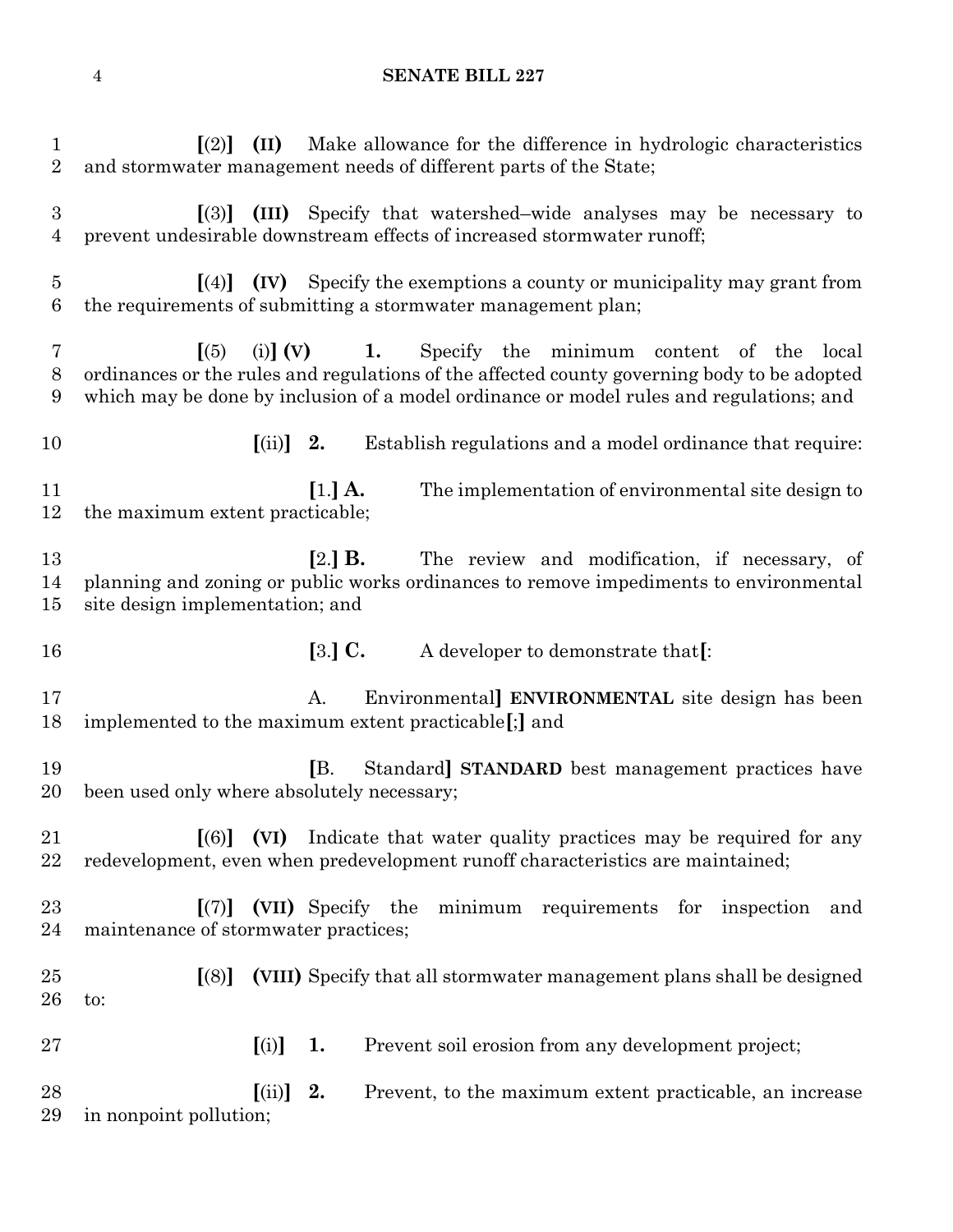#### **SENATE BILL 227** 5

 **[**(iii)**] 3.** Maintain the integrity of stream channels for their biological function, as well as for drainage; **[**(iv)**] 4.** Minimize pollutants in stormwater runoff from new development and redevelopment in order to: **[**1.**] A.** Restore, enhance, and maintain the chemical, physical, and biological integrity of the waters of the State; **[**2.**] B.** Protect public health; **[**3.**] C.** Safeguard fish and aquatic life and scenic and ecological values; and **[**4.**] D.** Enhance the domestic, municipal, recreational, industrial, and other uses of water as specified by the Department; **[**(v)**] 5.** Protect public safety through the proper design and operation of stormwater management facilities; **[**(vi)**] 6.** Maintain 100% of average annual predevelopment groundwater recharge volume for the site; **[**(vii)**] 7.** Capture and treat stormwater runoff to remove pollutants and enhance water quality; **[**(viii)**] 8.** Implement a channel protection strategy to reduce downstream erosion in receiving streams; and **[**(ix)**] 9.** Implement quantity control strategies to prevent increases in the frequency and magnitude of out–of–bank flooding from large, less frequent 22 storm events; and **[**(9) (i)**] (IX) 1.** Establish a comprehensive process for approving grading and sediment control plans and stormwater management plans; and **[**(ii)**] 2.** Specify that the comprehensive process established under item (i) of this item takes into account the cumulative impacts of both plans**; AND (X) INCORPORATE THE MOST RECENT PRECIPITATION DATA AVAILABLE**. **(3) (I) THE DEPARTMENT SHALL:**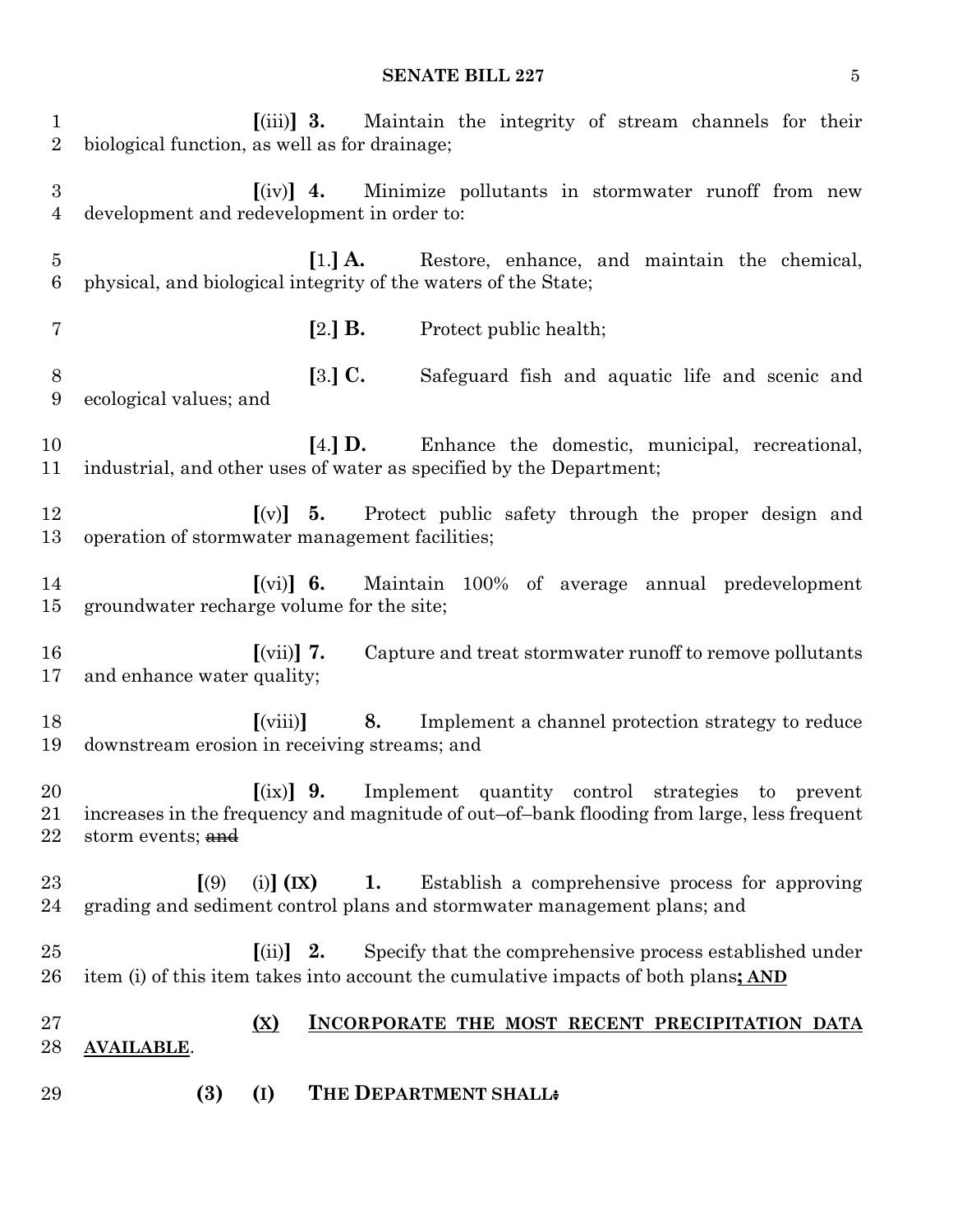|                                | <b>SENATE BILL 227</b><br>6                                                                                                                                                                                                                                                                    |
|--------------------------------|------------------------------------------------------------------------------------------------------------------------------------------------------------------------------------------------------------------------------------------------------------------------------------------------|
| $\mathbf{1}$<br>$\overline{2}$ | $\frac{1}{2}$<br><b>REVIEW REVIEW AND UPDATE THE REGULATIONS</b><br>ADOPTED UNDER THIS SECTION AT LEAST ONCE EVERY 5 YEARS; AND                                                                                                                                                                |
| 3<br>$\overline{4}$            | <b>PROPOSE THE FIRST UPDATE TO THE REGULATIONS</b><br>₩.<br>ON OR BEFORE JANUARY 1, 2022.                                                                                                                                                                                                      |
| $\overline{5}$<br>$\,6\,$      | IN REVIEWING AND UPDATING THE REGULATIONS ADOPTED<br>(II)<br>UNDER THIS SECTION, THE DEPARTMENT SHALL:                                                                                                                                                                                         |
| $\overline{7}$<br>8<br>9<br>10 | USE THE MOST RECENT PRECIPITATION DATA<br>1.<br>AVAILABLE TO AT A MINIMUM, REVISE WATER QUALITY AND WATER QUANTITY<br>CONTROL STANDARDS USING THE MOST RECENT PRECIPITATION DATA AVAILABLE;<br><b>AND</b>                                                                                      |
| 11<br>12                       | UPDATE AS NECESSARY, UPDATE AND REVISE THE<br>2.<br>REGULATIONS AS NECESSARY TO MEET THE REQUIREMENTS OF THIS SUBTITLE.                                                                                                                                                                        |
| 13<br>14<br>15                 | ON OR BEFORE NOVEMBER 1, 2021, THE DEPARTMENT<br>(I)<br>(4)<br>SHALL REPORT TO THE GENERAL ASSEMBLY, IN ACCORDANCE WITH § 2-1257 OF<br>THE STATE GOVERNMENT ARTICLE, ON:                                                                                                                       |
| 16                             | THE MOST RECENT PRECIPITATION DATA AVAILABLE;<br>1.                                                                                                                                                                                                                                            |
| 17<br>18<br>19                 | THE DEPARTMENT'S PLANS FOR IMMEDIATELY<br>2.<br>UPDATING WATER QUANTITY CONTROL STANDARDS FOR WATERSHEDS WHERE<br>FLOODING EVENTS OCCURRED ON OR AFTER JANUARY 1, 2000; AND                                                                                                                    |
| 20<br>21                       | THE DEPARTMENT'S PLANS FOR UPDATING ALL<br>3.<br>OTHER REGULATIONS ADOPTED UNDER THIS SECTION.                                                                                                                                                                                                 |
| 22<br>23<br>24<br>25<br>26     | AFTER NOVEMBER 1, 2021, THE DEPARTMENT SHALL<br>(II)<br>REPORT TO THE GENERAL ASSEMBLY, IN ACCORDANCE WITH § 2-1257 OF THE<br>STATE GOVERNMENT ARTICLE, ON ANY REVISIONS THE DEPARTMENT INTENDS TO<br>MAKE TO THE REGULATIONS ADOPTED UNDER THIS SECTION BEFORE PUBLISHING<br>THE REGULATIONS. |
| 27<br>28                       | (1)<br>AT LEAST 6 MONTHS BEFORE THE PROPOSAL OF REGULATIONS<br>$\left( \mathrm{c}\right)$<br>UNDER THIS SECTION, THE DEPARTMENT SHALL:                                                                                                                                                         |
| 29<br>30                       | POST THE REGULATORY PROCESS THAT THE DEPARTMENT<br>(I)<br>FOLLOWS ON THE DEPARTMENT'S WEBSITE; AND                                                                                                                                                                                             |
| 31<br>32                       | CONSULT WITH<br>(II)<br><b>THE</b><br><b>FOLLOWING</b><br><b>GROUPS</b><br><b>AND</b><br>STAKEHOLDERS ON THE IMPACT OF THE PROPOSED REGULATIONS:                                                                                                                                               |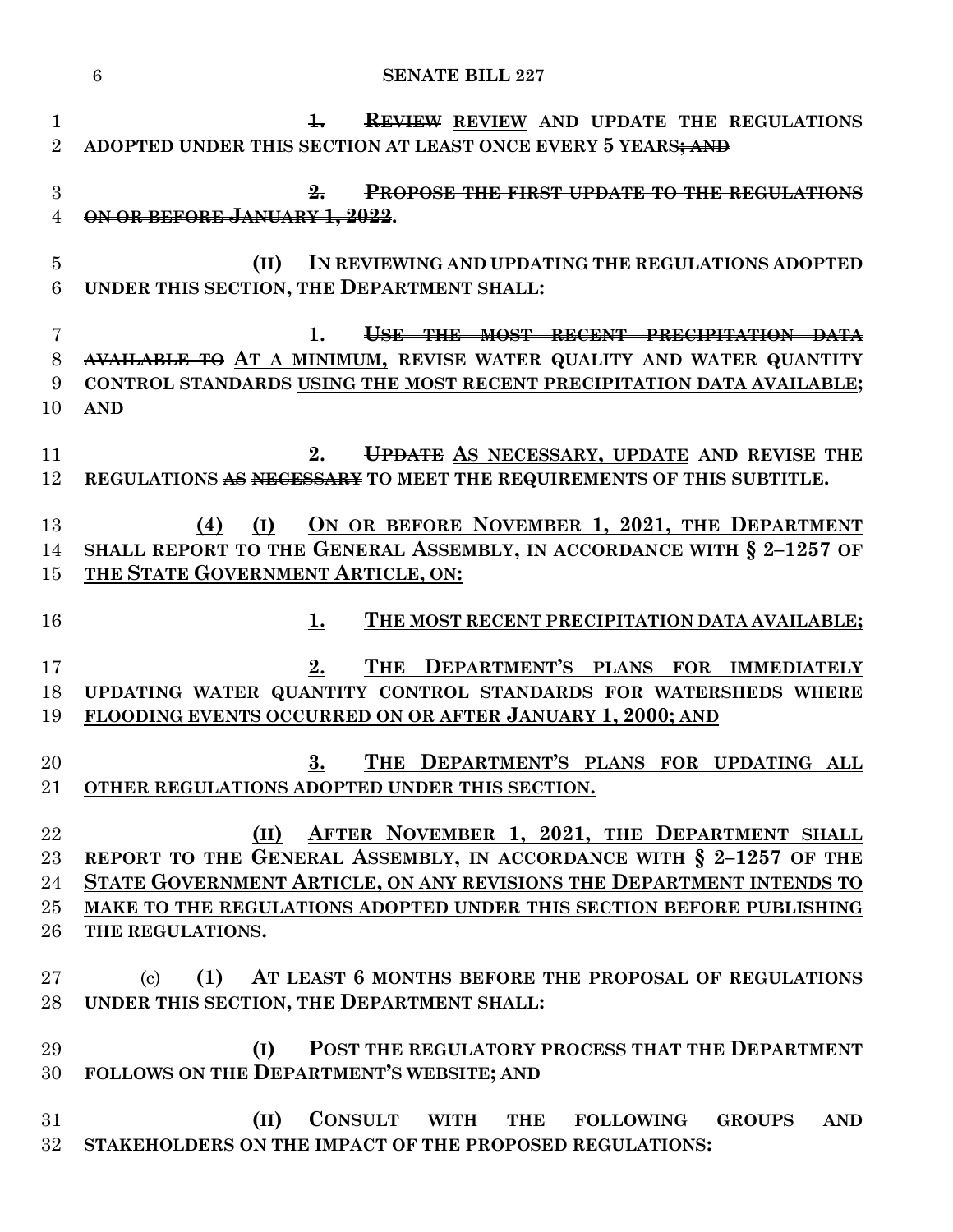**1. THE COMMISSION ON ENVIRONMENTAL JUSTICE AND SUSTAINABLE COMMUNITIES; AND 2. STAKEHOLDERS WITH EXPERTISE ON STORMWATER DESIGN STANDARDS AND CLIMATE SCIENCE, INCLUDING STAKEHOLDERS FROM: A. AN ACADEMIC INSTITUTION; B. THE CHESAPEAKE BAY PROGRAM; AND C. THE CHESAPEAKE BAY COMMISSION; D. THE MARYLAND EMERGENCY MANAGEMENT AGENCY; E. LOCAL GOVERNMENT; AND F. A PRIVATE SECTOR ENTITY WITH DESIGN AND CONSTRUCTION EXPERIENCE. (2)** Before **[**the**] ANY** regulations required under this **[**subsection**] SECTION** are **[**final**] ADOPTED**, the Department shall hold at least one public hearing in the affected immediate geographic areas of the State and shall consult with the affected counties and municipalities. (d) **FOR A STORMWATER DISCHARGE PERMIT ISSUED UNDER § 9–323 OF THIS ARTICLE ON OR AFTER JANUARY 1, 2022, THE DEPARTMENT SHALL INCORPORATE ANY NEW REQUIREMENTS AND STANDARDS ESTABLISHED UNDER THE REGULATIONS ADOPTED UNDER SUBSECTION (B)(3)(I) OF THIS SECTION INTO THE PERMIT. THE DEPARTMENT MAY NOT DELAY THE IMPLEMENTATION OF ANY** 

 **NEW REQUIREMENTS OR STANDARDS ESTABLISHED UNDER REGULATIONS ADOPTED UNDER THIS SECTION.**

 **(E)** The Department shall provide technical assistance, training, research, and coordination in stormwater management technology to the local governments consistent with the purposes of this subtitle.

**SUBTITLE 9. MISCELLANEOUS.**

**4–901.**

 **(A) THE DEPARTMENT SHALL SUBMIT TO THE U.S. ENVIRONMENTAL PROTECTION AGENCY A CHESAPEAKE BAY TOTAL MAXIMUM DAILY LOAD PHASE III WATERSHED IMPLEMENTATION PLAN CLIMATE LOAD ALLOCATION ADDENDUM**